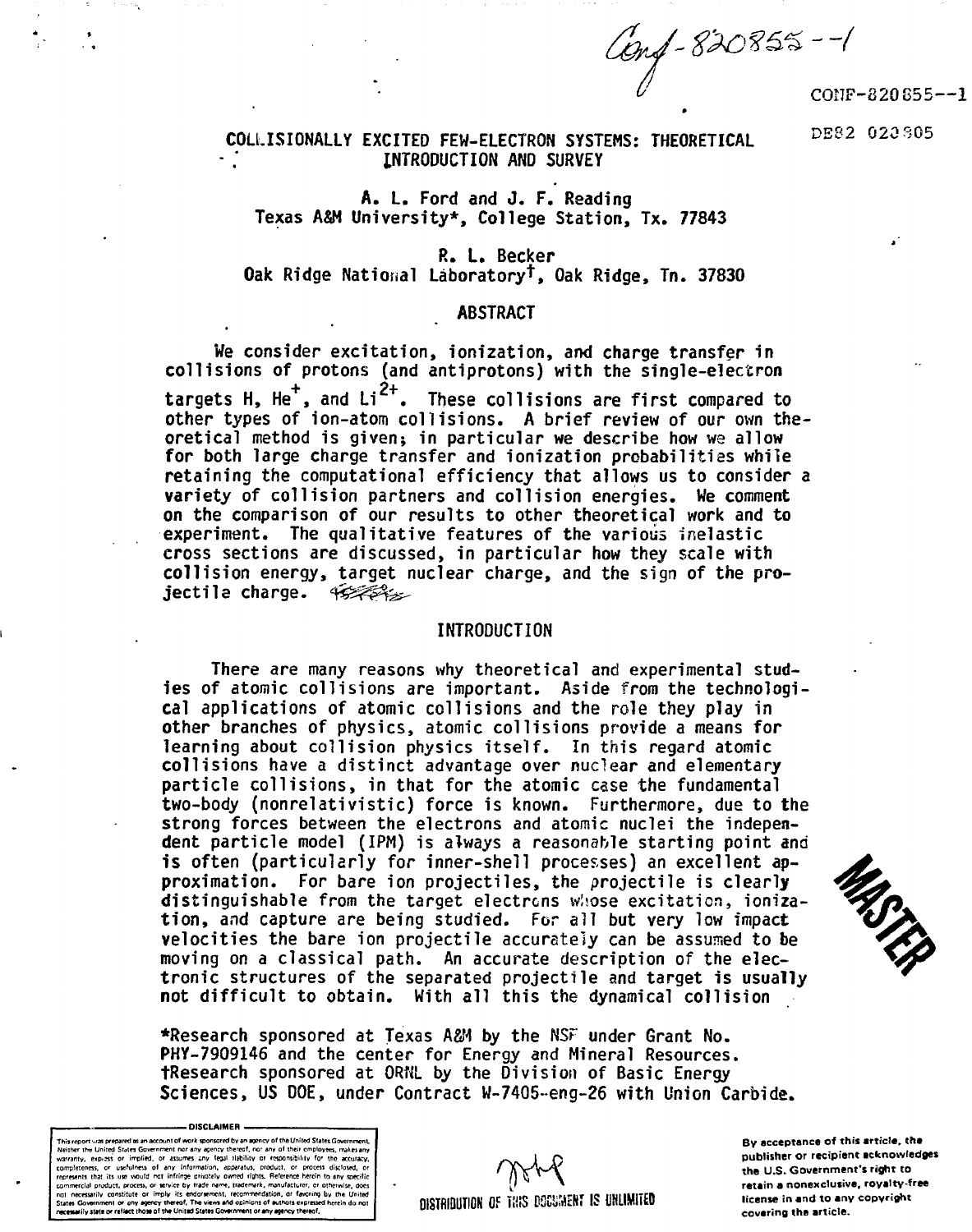**problem can be reduced to one for the individual electrons.**

**Despite these simplifying features, there is a great richness of phenomena in atomic "collisions. As this paper will attempt to emphasize, the collision parameters (collision velocity, target Z, and projectile Z) can be, and have been, varied over wide ranges. There are several quite distinct types of collisions, each with its own dominant processes and important physics.**

**This is a conference on atomic inner shell physics. One subclass of collisions involving inner shell electrons is K- and Lshell excitation, ionization, and charge transfer in collisions of** small bare ions (nuclear charge Z<sub>p</sub>  $\leq$ 3 or so) with neutral target

atoms of nuclear charge Z<sub>T</sub> greater than 10 or so. Inner-shell in-

**elastic processes are important for collision energies that give velocity matching between the projectile and the target electrons in the shells in question. For inner shell electrons the electronnucleus force dominates, and the IPM is an excellent approximation. The description of the target electronic structure is thus relatively simple, and one can concentrate on the collision physics. For these collisions ionization is by far the dominant inelastic process; excitation and charge capture probabilities are quite small. The most widely used theoretical model, and one which is quite successful in describing many features of the collisions, is the increased binding correction of the plane wave Born approximation (PWBA) that was developed some 10 years ago by Brandt and coworkers.<sup>1</sup> Our own contributions involve coupled-channel calculations with a single-center basis.2 Discrete pseudostates are used to span the ionization continuum. Projectile centered functions are not needed in the expansion of the time-dependent single electron orbitals of the collision system because the flux in the charge transfer channels is very small. We have shown that the small charge transfer probability can be computed perturbatively from our single-centered expansion.3 In asymmetric collisions (Z «Zy ) an important electron capture mechanism is a two-step pro-**

**cess in which the electron to be captured is first excited to a target continuum state which is resonant in energy with the state on the moving projectile into which the capture is to occur. The width of the energy resonance of this two-step process is very** narrow when  $Z_p$ << $Z_T$ , so care must be exercised in the manner in which the exact continuum spectrum of the target hamiltonian is replaced by a discrete pseudostate representation.<sup>4,5</sup>

This paper is however part of a symposium on collisional excitation of few-electron systems, and the remainder of the paper will **deal specifically with single-electron collision systems rather** than inner shells of neutral atoms. The inner shell case has the complications (and therefore interesting physics!) of a manyfermion system. Even though the independent particle model may be **accurate, the Pauli exclusion principle imposes a correlation among** accurate, the Pauli exclusion principle in production as a complex state of the principle in a correlation as a complex state of the production as a complex state of the production as a complex state of the production as a **the electrons.<sup>6</sup> Consider K-shell vacancy production as a simple example. One mechanism is direct ionization of a K-shell electron. But there are others. For example, in a single collision an**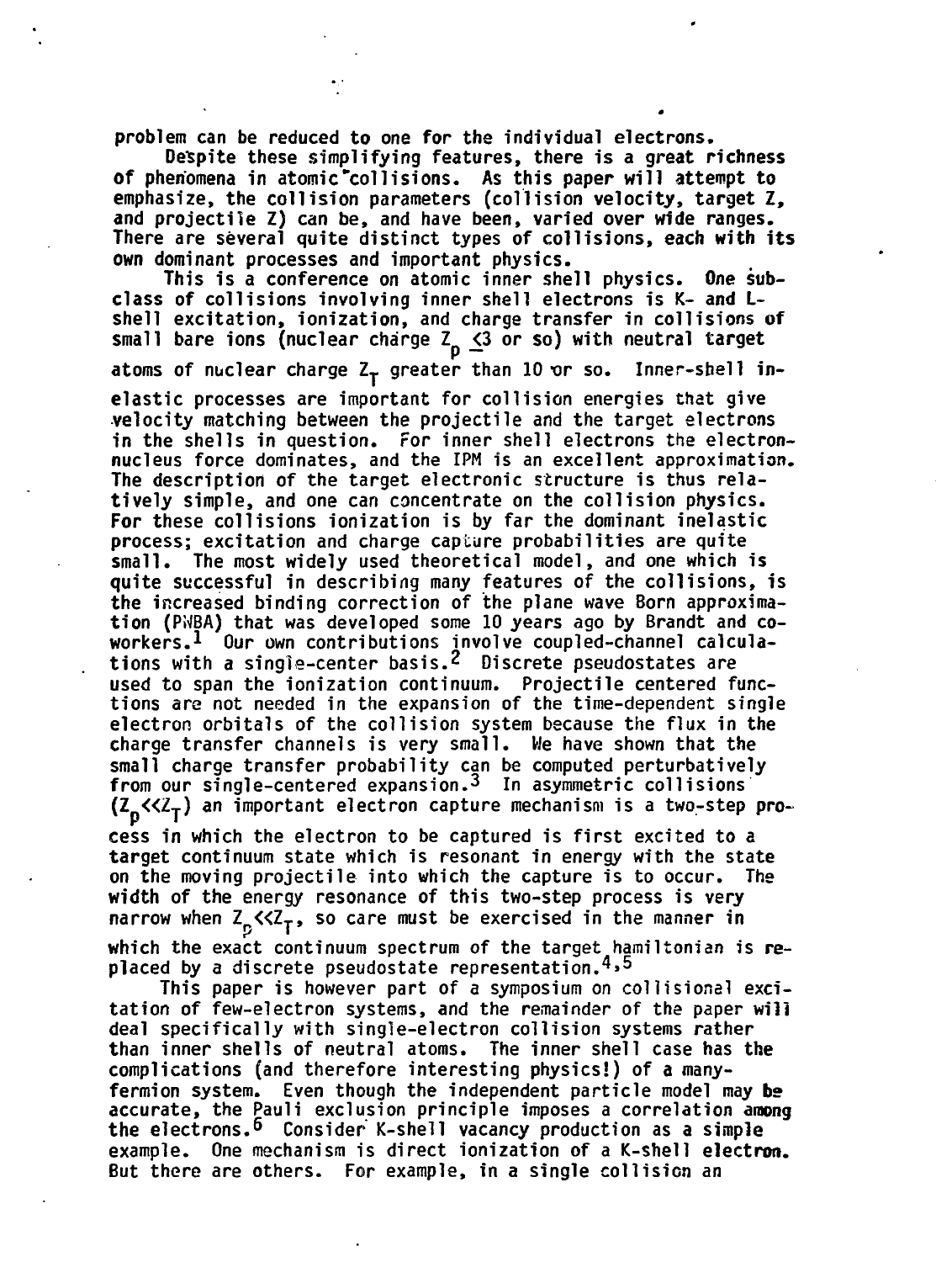**L-shell electron could be ionized and then the K-she11 vacancy made by excitation of a K-shell electron into the L-shell hole that was just made. On the other hand, a K-shell vacancy is not made when a K-shell electron is ionized but then in the same collision an L- or M-shell electron is deexcited into the K-hole. All such processes must at least formally be considered,<sup>6</sup> and in some cases are important in practice.3>7 for multi-electron targets there is also the possibility of breakdown of the IPM. Rearrangement of a number of the electrons during the course of a collision can cause the effective single electron potentials to vary in time and to be dif**ferent in each multi-electron channel.

**Single-electron collision systems avoid, these complications. There has been to our knowledge no experimental work on singleelectron collision systems in the Z\_«Zj asymmetric region in which**

**our inner-shell studies have been carried out. Such experiments would be very useful in testing our understanding of this region of collision parameters. There has been a lot of effort, both experi**imental and theoretical, in the inverse region where Z<sub>D</sub>>>Z<sub>N</sub>, i.e.

**highly stripped or bare heavy ions in collision with atomic hydrogen. One characterizing feature of these collisions is the importance, particularly at lower collision energies and for large ionic 'charge q of the projectile, of capture into a large number of highly excited orbitals on the heavy projectile. Due to the large number of discrete states involved, standard coupled-channel calculations with all important channels included can be prohibitively ex-**

pensive. We have done some computational work on He<sup>2+</sup>+H(ls) and Li<sup>2+,3+</sup>+H(ls) collisions,<sup>8,9</sup> but will have nothing further to say **here about such collisions.**

**The rest of this paper deals with single-electron collisions** for which  $Z_p \stackrel{f}{\sim} Z_N$ , specifically p+H, p+He<sup>+</sup>, and p+Li<sup>2+</sup>. As we will show, the ratio of capture to ionization cross sections varies over a wide range as the collision velocity is changed. Excitation cross sections, for example to the 2s and 2p states, are the same order of magnitude as the ionization, and are included in the discussion. Our method, particularly how it accounts for the large charge transfer flux that can occur in these collisions, is very **briefly reviewed in the next section. We then discuss our results.** We briefly outline the comparison between our results and those of **experiment and other theories.** But the emphasis is on the qualitative features of the cross section results, and in particular how they scale among the various sets of collision partners.

### **THEORETICAL METHOD**

**The method we used for the calculations being discussed here has been extensively described in the literature,\*® and here we only briefly review some of the most important features. Me are considering collisions for which the projectile velocity is approximately (to within a factor of 10) equal to the velocity of the**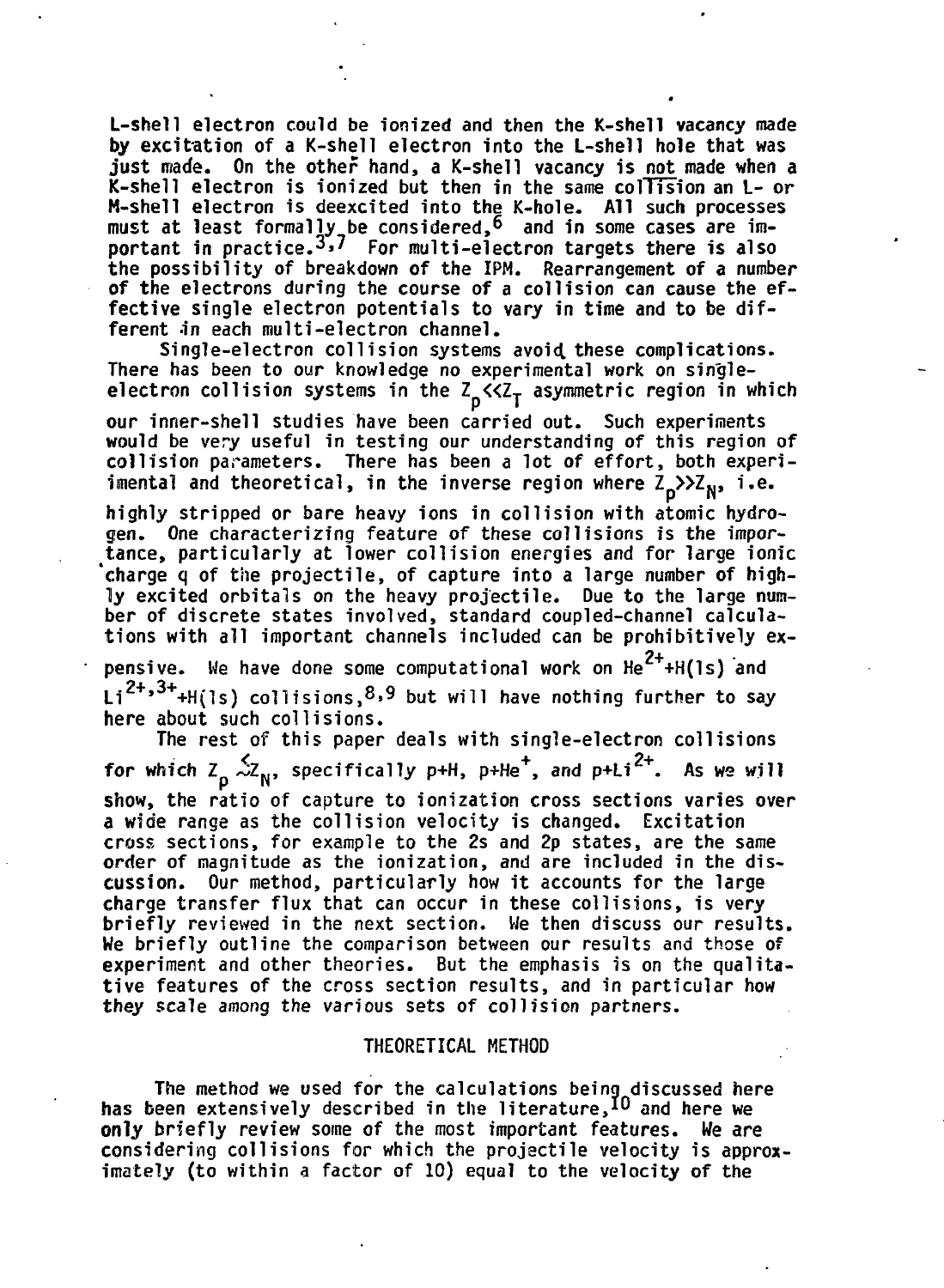**target electron. For heavy projectiles (specifically protons) the projectile motion can be treated as classical. Jn all our calculations discussed here the projectile is taken to move with constant speed and in a straightline.**

**Coupled-channel methods use a basis set expansion of the timedependent wave function \*A(r,t) of the electron in the collision system. The target-centered expansion functions we use are obtain**ed by diagonalizing the target hamiltonian  $H_T$  in underlying finite

**basis sets of square integrable functions. The pseudostates for which the eigenvalues of the projected hamiltonian lie above the ionization threshold provide a discrete representation of the ionization continuum. Examination of the spectrum of eigenvalues from the diagonalization of H has proven to be a very useful assessment of the adequacy of the basis sets being used. For example, certain basis functions can lead to pseudostates of such high energy that they do not participate in the dynamics of the collision. Adding** such functions to the basis without prediagonalization of  $H_T$  would

**lead to a false sense of convergence.**

**The conventional two-center expansion (TCE) used by others employs an expansion of the form**

$$
\Psi_{\lambda} \text{ (TCE)} = \sum_{n=0}^{N} a_{n\lambda}(t) x_{n}(\vec{r}, t) + \sum_{m=0}^{M} b_{m\lambda}(t) \phi_{m}(\vec{r}, t). \qquad (1)
$$

The functions  $x_n$  and  $\phi_m$  are target and projectile centered, re**spectively, and diagonalize the respective hamiltonians. This expansion has the defect that with it solving the coupled equations for the expansion coefficients is very time consuming. The problem** arises from the fact that for finite times the  $x_n$  and  $\phi_m$  are not **orthogonal, and that for large N and M the expansion leads to a large number of the difficult exchange matrix elements. The TCE also has the at least formal defect that for finite t the expansion** is overcomplete. For finite t and large N the  $\phi_m$  have unit projec**tion onto the set**  $x_n$ **, and the equations for determining**  $a_{n\lambda}$  **and**  $b_{m\lambda}$ **must become ill-conditioned. This overcompleteness also points up the lack of economy in the TCE: why include the \$m for those times**

**where they add nothing to the expansion?**

**Our first coupled-channel calculations were for asymmetric Z «Z <sup>N</sup> collisions, in which the charge transfer flux comprises a very** small part of the wave function  $\Psi_{\mathbf{1}}$ . For calculations of ion**ization the projectile centered part of the wavefunction is hence unnecessary, and the charge transfer probability can be calculated** with a t-matrix expression.<sup>4</sup> We thus used a single-center expan**sion**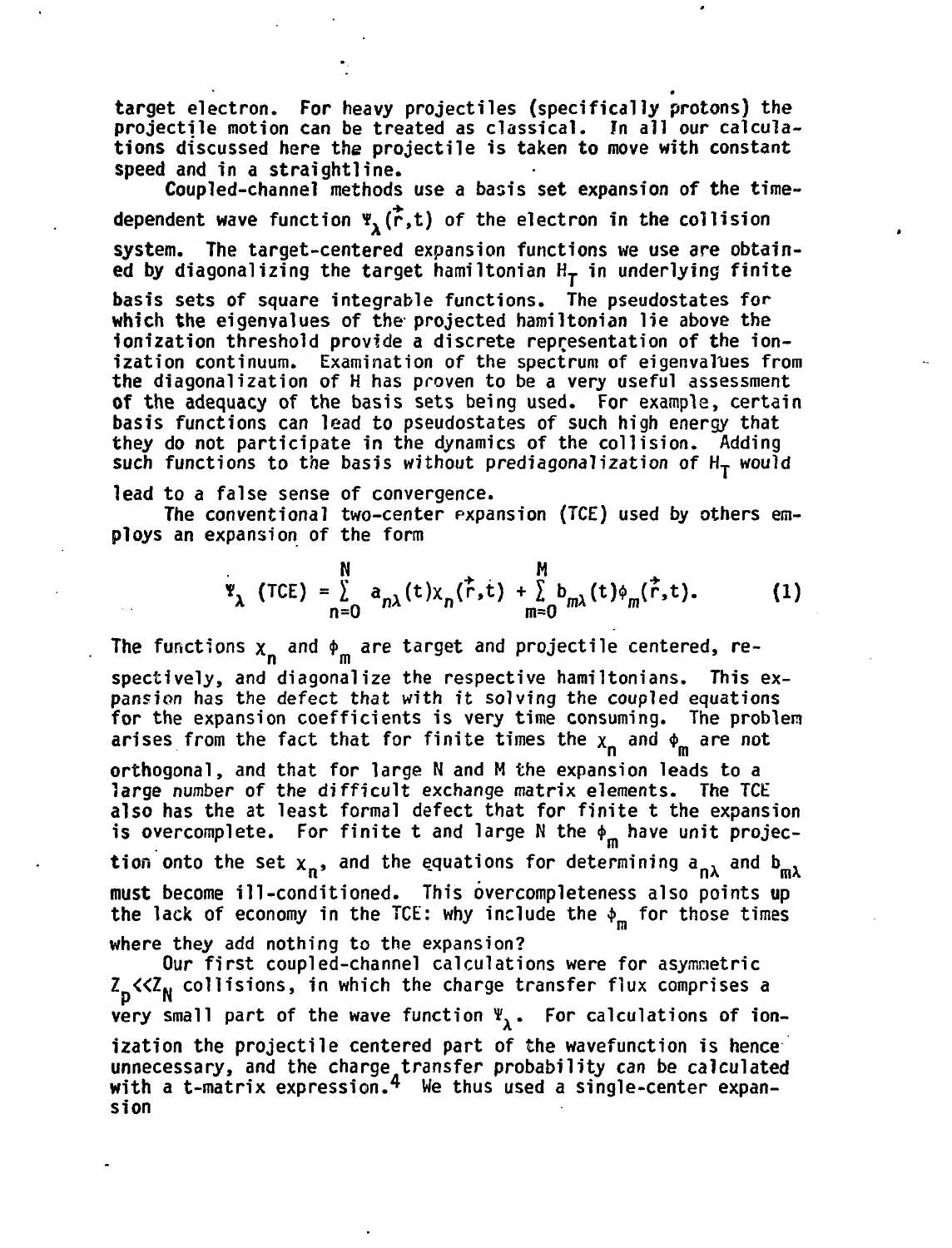$$
\Psi_{\lambda}(\text{SCE}) = \sum_{n=0}^{N} a_{n\lambda}(t) x_n(\vec{r}, t)
$$
 (2)

**and found it to be not only very efficient but also accurate.**

**For the. collisions we are considering in the present paper** though, for which Z<sub>p</sub><sup>2</sup><sub>N</sub>, the charge transfer probability can be **large and the single center expansion is not an efficient way to proceed. To retain the computational speed of the SCE but still allow for the charge transfer flux we invented<sup>10</sup> what we call the 'one and a half centered expansion<sup>1</sup>, in which**

$$
\mathbf{Y}_{\lambda} \text{(OHCE)} = \sum_{n=0}^{N} a_{n\lambda} (t) \chi_{n} + \sum_{m=0}^{M} b_{m\lambda} (\infty) \beta_{m} (t) \phi_{m}.
$$
 (3)

The OHCE differs from the TCE in that the OHCE prechooses  $\beta_m(t)$  as **a** fixed function. The choice made for  $\beta_m(t)$  is constrained in principle only by the boundary conditions that  $\beta_m(-\infty)=0$  and  $\beta_m(\infty)=1$ , so that the b<sub>m</sub> ( $\infty$ ) are charge transfer amplitudes. The time dependent expansion coefficients a<sub>n</sub> (t) and time independent time dependent expansion of the coefficients and time in the coefficients of the coefficients and time in the coefficients of the coefficients of the coefficients of the coefficients of the coefficients of the coefficients **MA**

$$
\left\langle x_n \middle| \text{ if } \frac{a}{\partial t} - H \middle| \left| \frac{w}{\lambda} \text{(OHCE)} \right| \right\rangle = 0 \tag{4}
$$

**and the auxiliary constraint**

$$
0 = \int_{-\infty}^{\infty} \langle \phi_m | \text{ if } \frac{\partial}{\partial t} - H | \Psi_{\lambda} \text{ (OHCE)} \rangle dt. \tag{5}
$$

**With this specific choice of auxiliary constraint we have what we have called the perturbative version of the OHCE (POHCE), and it is the only version of the method that we consider here. If ¥(OHCE)** is replaced by  $\Psi_1$  (SCE) in eq.  $(\tilde{4})$  we recover the method we used **previously for asymmetric collisions where charge transfer is small; hence the name perturbative. All calculations described** here take  $\beta_m(t)$  to be a unit step function at t=0 and retain only a **single state, the Is, in the projectile-centered part of the expansion in eq. (3).**

**Our expansion then is characterized by a large number of target-centered functions (which we are able to use because our method is comparatively so much more efficient than the TCE), but also with allowance for flux loss in the dominant charge transfer channel. The large target-centered expansion allows the ionization of the target to be well represented. A necessary, but not sufficient, test of the adequacy of our representation of the ionization**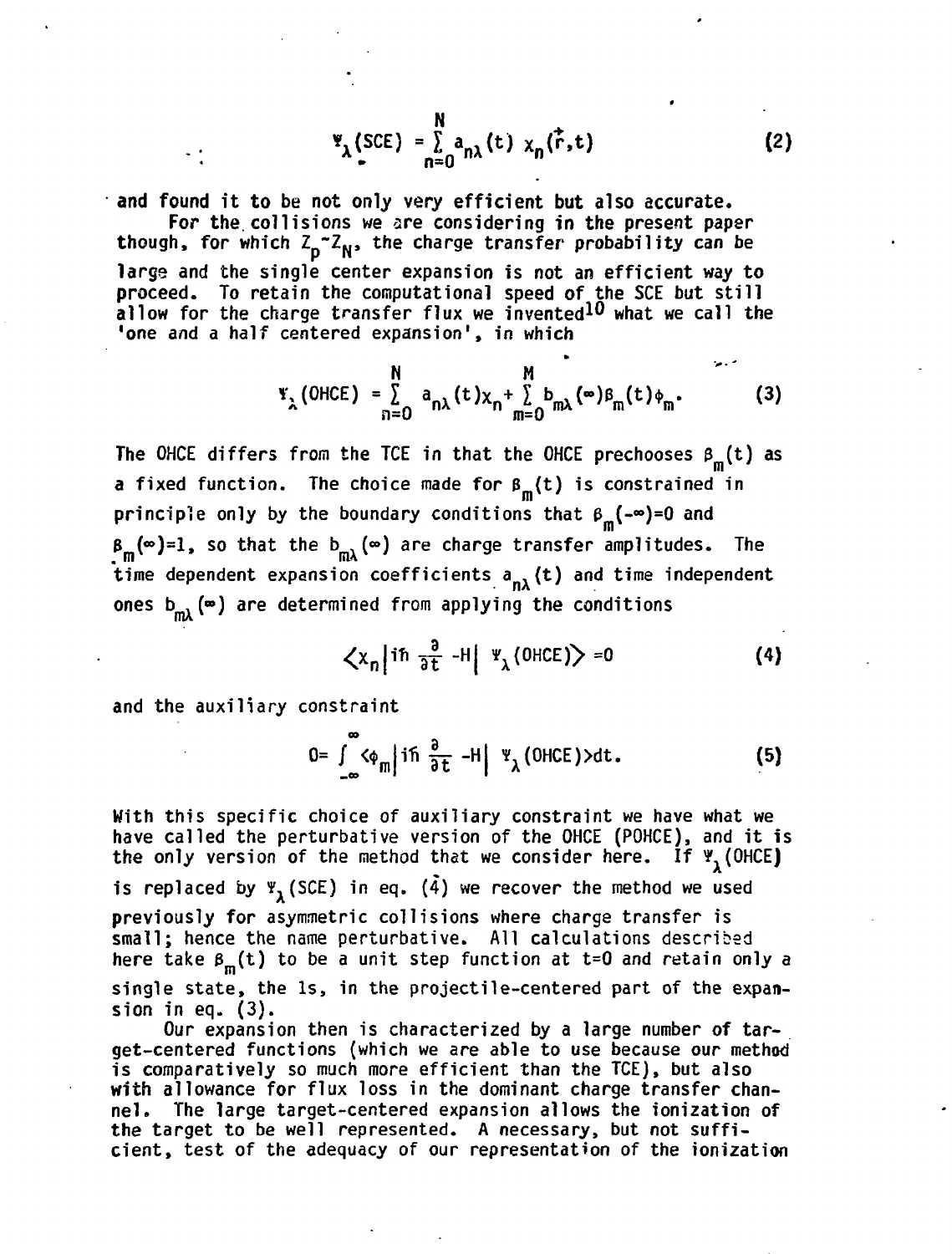continuum is that in the limit of small Z<sub>p</sub>, where our calculation **reduces.to the semiclassical first Born approximation for ionization, we accurately reproduce the plane wave Born ionization calculated with exact target continuum wavefunctions.**

### **RESULTS AND DISCUSSION**

**We have applied the POHCE to collisions of protons with ground** state H, He<sup>+</sup>, and Li<sup>2+</sup>. Comparison of our cross sections to exper**iment and other calculations has been given elsewhere,<sup>8</sup>" <sup>10</sup> so we only make a few brief remarks here. For p+H and collision energy** E>15 keV the POHCE was found to give very good agreement with ex**periment and with extensive TCE calculations of Shakeshaft<sup>11</sup> for n=2 and n=3 excitation, ionization, and charge transfer. An example is given in fig. 1, where our ionization cross section is compared to that of Shakeshaft and to the very recent experiment of Shah and Gilbody.<sup>12</sup> The agreement among the three results, while not perfect, is overall quite good. We note that we used only s, p, and d angular momentum states in our target-centered expansion,**



**Fig. 1. Ionization cross section for p+H collisions. The experimental points are from Shah and Gilbody<sup>12</sup>. The 3.8% uncertainty in overall normalization has been included in the error bars. The squares, connected by a chain curve as a guide to the eye, are our POHCE calculation, and the crosses, connected by the dashed curve, are from the TCE calculation of Shakeshaft<sup>11</sup>.**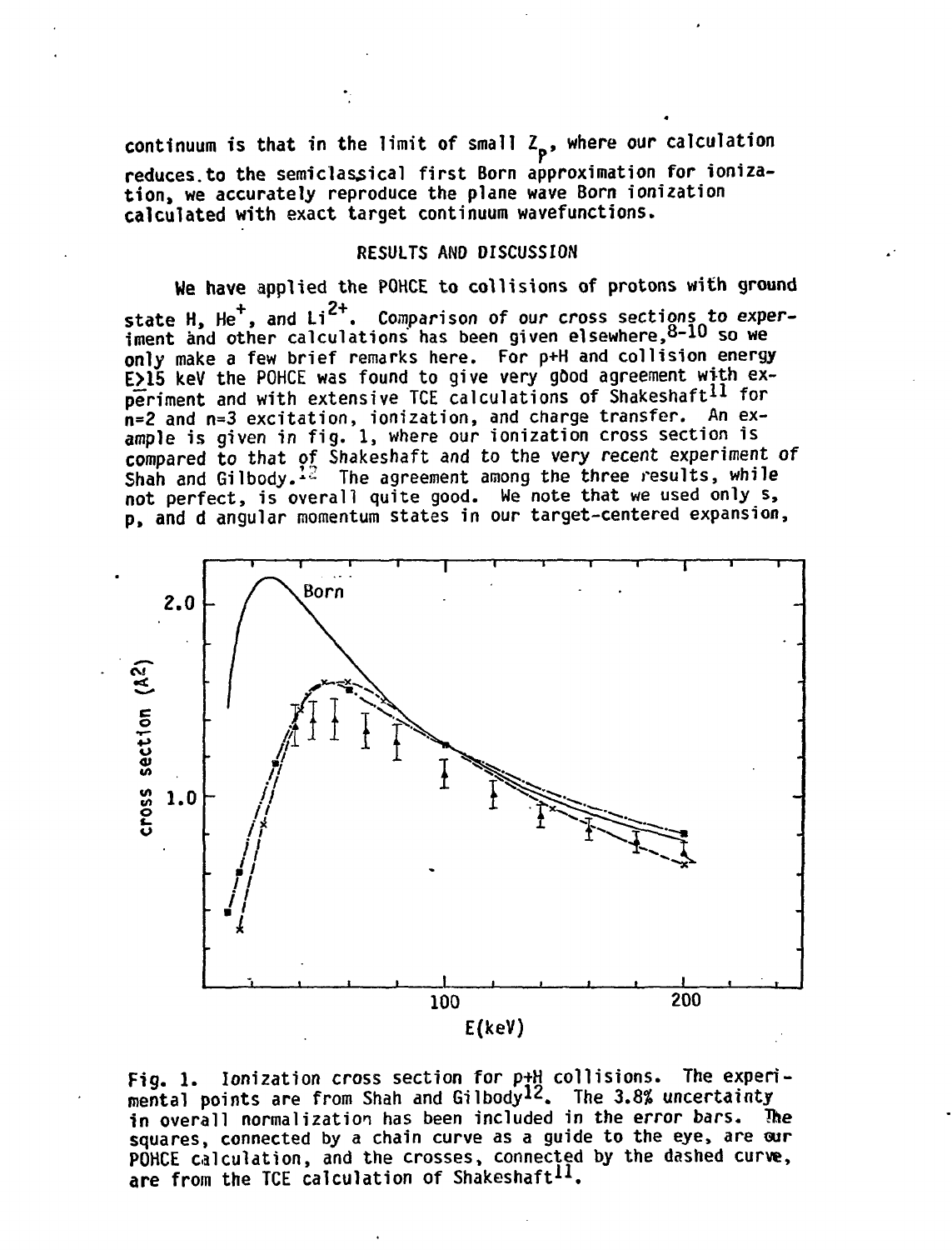**so from the coupled equations calculation we have only the ionization in these partial waves. To approximately include the higher partial Waves, we added-their contribution as given in first Born. It is difficult to see how to make a similar correction in the TCE,** and that may partly account for why our cross section at 200  $\text{keV}$ **lies above that of Shakeshaft.**

**For p+He<sup>+</sup> the situation is not as good.<sup>8</sup> An example is given in fig. 2, where our POHCE capture cross section is compared to experiment<sup>13</sup> and to the calculations of Winter,<sup>14</sup> the most extensive TCE calculations published so far for this system. We**



**Fig. 2. Capture cross section for p+He<sup>+</sup> collisions. The experimental points are from Angel et al1 3 . The 13.6% uncertainty in absolute magnitude has been included in the error bars. The squares connected by a solid line to guide the eye are our POHCE calculations, where we calculate only capture into H(ls) and assune excited state capture is 20% of this. The crosses connected by a dashed curve, are from the TCE calculation of Winter<sup>14</sup>. The open circles are 1.2 times Winter's ground state capture.**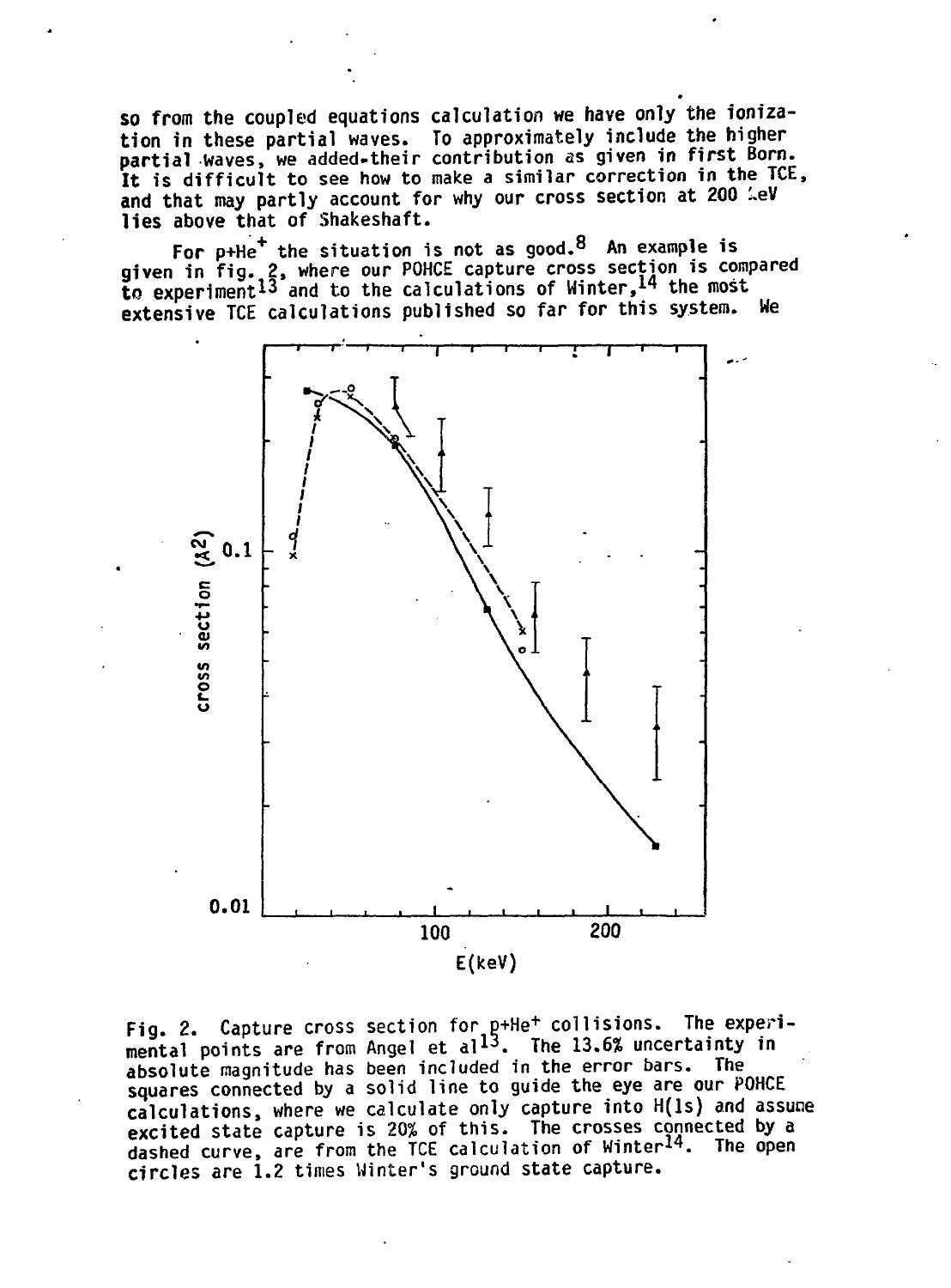**have included the 13.6% uncertainty in the absolute magnitude of the experimental results in the error bars. We calculate only capture into H(ls) and assume that excited state capture is the 20%** of this that one gets by assuming  $n^{-3}$  scaling. The agreement between our calculation and that of Winter is only fair. Part of the discrepancy is that his excited state capture differs from our assumption of 20% of ground state capture. We are significantly below the experiment, particularly at the higher energies. It is **interesting that our total electron loss cross section (capture** plus ionization) is in rather good agreement with experiment. Apparently either our calculation or the experiment fails to distinguish properly between ionization and charge capture. **distinguish properly between ionization and .charge capture.,**

 $\mathbf{r}$ There are data for n+Li<sup>+</sup> and we have carried out calculation pare. There are data for p+Li<sup>1</sup>, and we have carried out careara **calculation and experiment is overall similar to what it is for c** calculation and the state is ordered in the total loss cross section we

p+He **+** except that in addition the total loss cross section me com-<br>puto is comounst bolow experiment **pute is somewhat below experiment.**

sections we have computed for these systems, particularly their sections we have computed for the theory in the system of the systems of the systems. The system of the theory of the system of the system of the system of the system of the system of the system of the system of the system **•energy dependence and scaling in the target nuclear charge Zj. The Is to Is capture,**  $\sigma_{\kappa\kappa}$ **, decreases sharply with collision energy E,**  $2$  it coales approximately as  $7^{-5}$ **and at a given E/ZT it scales approximately as Zy . The ionization cross section**  $\sigma_{\tau}$  **is fairly flat in E over the same collision energy** range and scales approximately as  $Z^{-4}_{\bm{\tau}}$  (the  $Z^-_{\bm{\tau}}$  scaling in the first s **Born). Hence the ratio of capture to ionization, <sup>C</sup> I /<sup>K</sup> /°T! scales** roughly as  $z_T^{-1}$  and falls sharply with E in the energy range we are considering. This is shown in fig. 3. As Z<sub>T</sub> and E are varied in **the collisions we have considered, the ratio of capture to ionization changes by over two orders of magnitude.** For asymmetric collisions  $(\overrightarrow{z}_p \langle z \rangle)$  the excitation and ionization

**cross sections are accurately given by the first two terms in the Born expansion, <j=aB(l+fp), where f=Z /I- and p is independent of**

 $Z_T$  and  $Z_p$ . The Born cross section  $\sigma_R$  is proportional to  $Z_p^2$ , so the correction to the Born scales like  $\overline{z}_p^3$ . For  $\overline{z}_p$  >0, at low ener**gies p is negative and has been associated physically with the increased binding of the target electron when the projectile is well inside the electron's orbital radius . A novel way we have illustrated this effect is by performing coupled-channel calculations**  $15 \quad$   $\frac{1}{2}$   $\frac{1}{2}$   $\frac{1}{2}$   $\frac{1}{2}$   $\frac{1}{2}$ with negative  $\frac{1}{p}$  . For low energy p<sup>-1</sup>Cu collisions then the cor-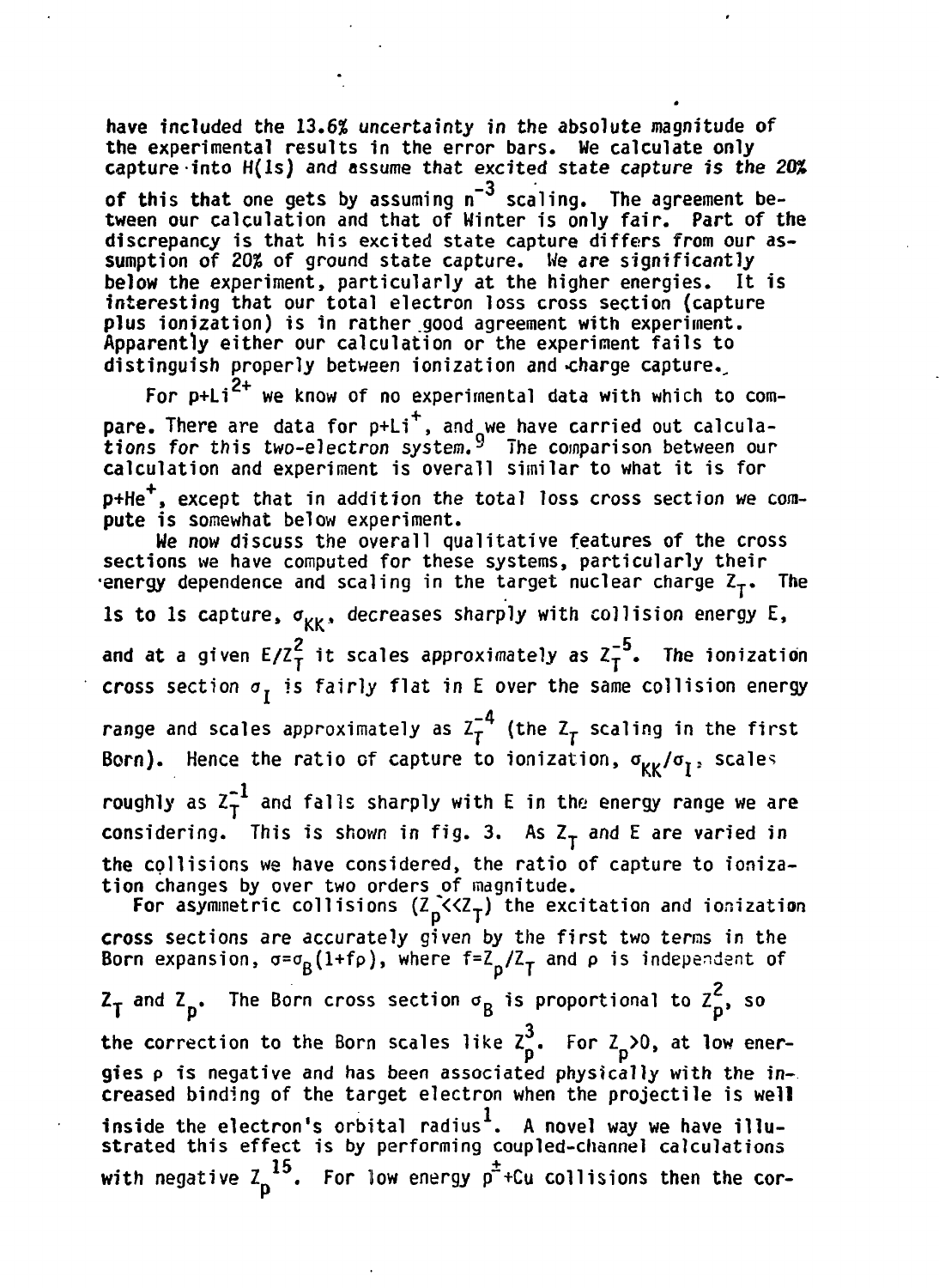

**Fig. 3. The ratio of capture to ionization cross sections, multiplied times Ij and plotted as a function of scaled collision energy for the indicated collision partners.**

rection Z<sub>n</sub>o is negative for Z =+1 (increased binding) and positive for  $\bar{Z}_p = -1$  (decreased binding). In figs. 4-6 the behavior of **the ratio R=a/oa is followed into the higher scaled collision** energy and more symmetric collision regime. The  $Z_{p}$  =-1 results for Cu connect smoothly, in a qualitative sense, to the results for  $\overline{C}$ ,  $\overline{C}$ ,  $\overline{C}$ ,  $\overline{C}$ ,  $\overline{C}$ ,  $\overline{C}$ ,  $\overline{C}$ ,  $\overline{C}$ ,  $\overline{C}$ ,  $\overline{C}$ ,  $\overline{C}$ ,  $\overline{C}$ ,  $\overline{C}$ ,  $\overline{C}$ ,  $\overline{C}$ ,  $\overline{C}$ ,  $\overline{C}$ ,  $\overline{C}$ ,  $\overline{C}$ ,  $\overline{C}$ ,  $\overline{C}$ ,  $\overline{C}$ , **smaller Z<sup>T</sup> . There is a change in the magnitude of the Z correc-**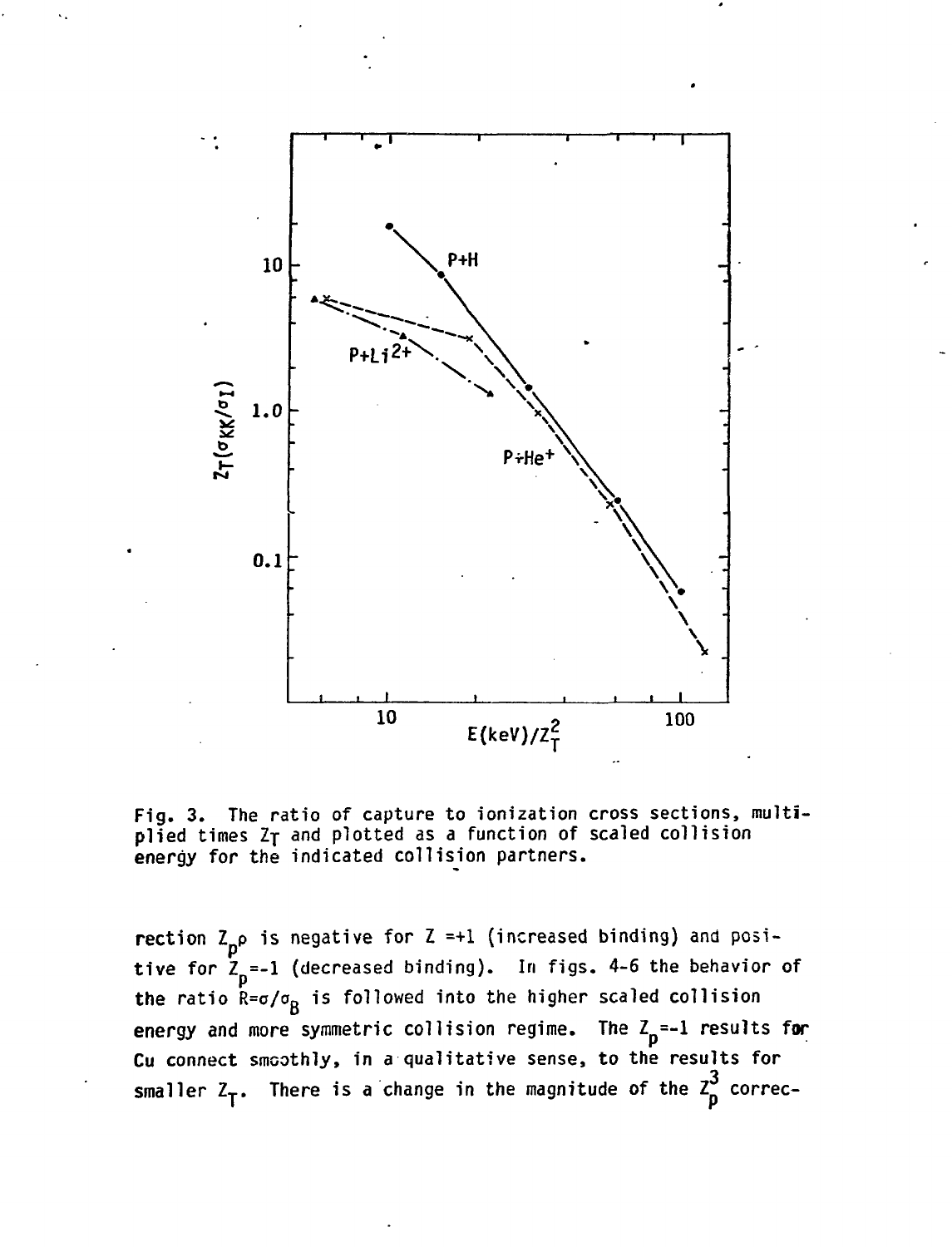

Fig. 4. The ratio R of the POHCE ls+2s excitation cross section to **the** first Born, plotted as a function of scaled collision energy **for** the indicated collision partners. The copper calculations were done using the Hartree-Fock potential of the neutral atom.

tion as Z<sub>T</sub> is decreased by over a factor of ten in going from the highly asymmetric collision to the more symmetric ones. In each case (excitation to 2s and 2p and ionization) there is 'decreased binding' (R>1) at low energies and a transition to 'antipolarization' (R<1) as E is increased. The Born correction does not scale as f for the small  $Z_T$  cases, but at least does decrease as  $Z_T$ increases. The behavior for  $Z_{p}$ =+1 is on the other hand quite different.

For p~+Cu the p and p" cross sections are symmetrically placed on opposite sides of the Born, but for  $Z_n^\thicksim Z_\tau$  that is the case only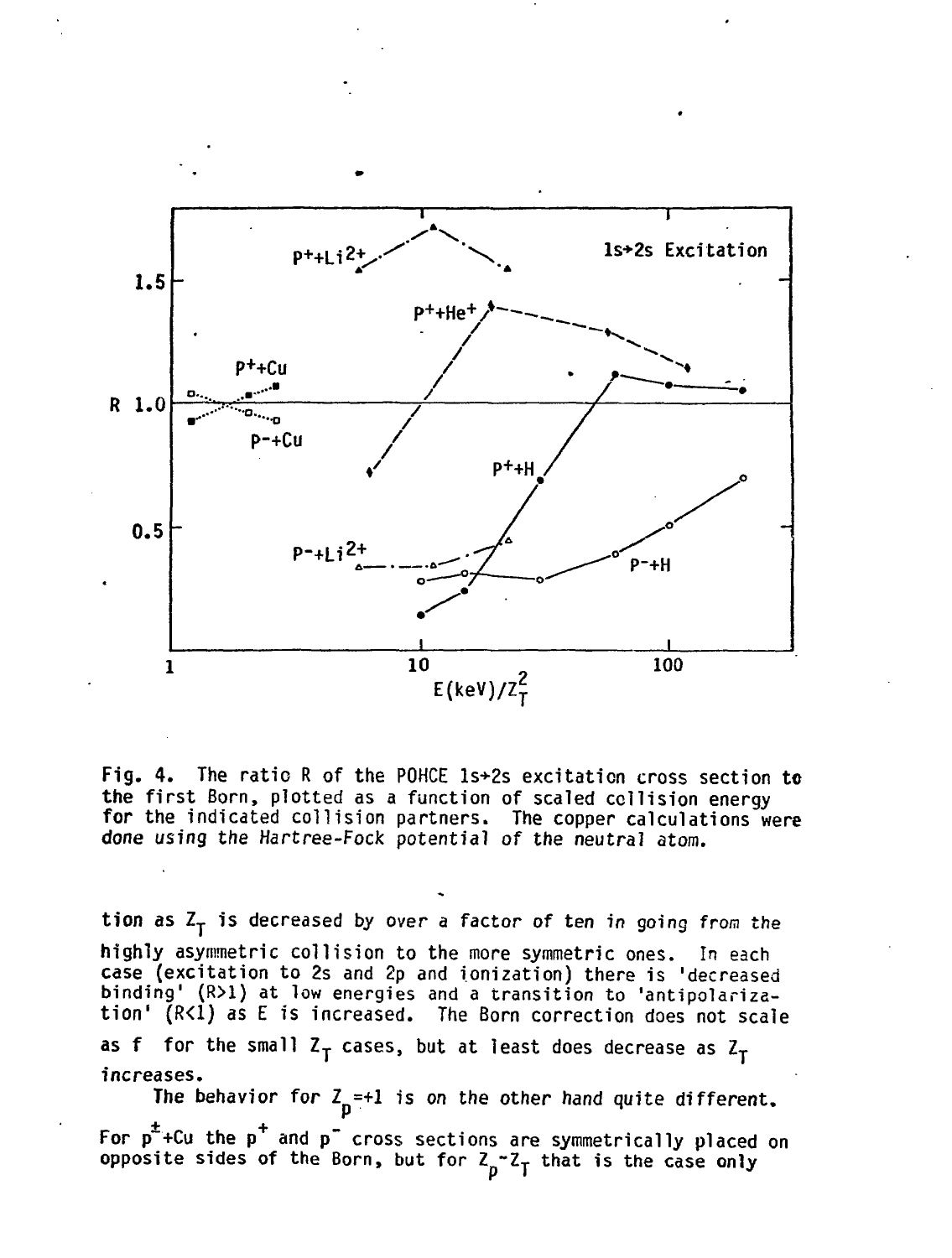

Fig. 5. As in fig. 4, but for 1s+2p excitation.

**at high energy. We ascribe the qualitative difference in the be**havior of R for  $Z_{\text{D}}^{\text{=}+1}$  to be due to the existence of a charge trans**fer channel for**  $\overline{Z}_D^{\epsilon}=+1$  **but its complete absence for**  $\overline{Z}_D^{\epsilon}=1$ **. It appears that when charge transfer is large, it robs flux from both 2 the excitation and ionization channels. For example, at E/Z -10** keV charge transfer becomes very large as Z<sub>T</sub> is decreased. Corre**spondingly, R is sharply depressed below the value one would extra** polate from  $p^+$ +Cu when one goes from  $Li^{2+}$  to He<sup>+</sup> to H targets.

Another striking feature of the results shown in figs. 4-6 is the very close agreement above E-50 keV between the 2p excitation **the very close agreement above E~50 keV between the 2p excitation cross sections for p +H and p"+ H, and to a lesser extent for the**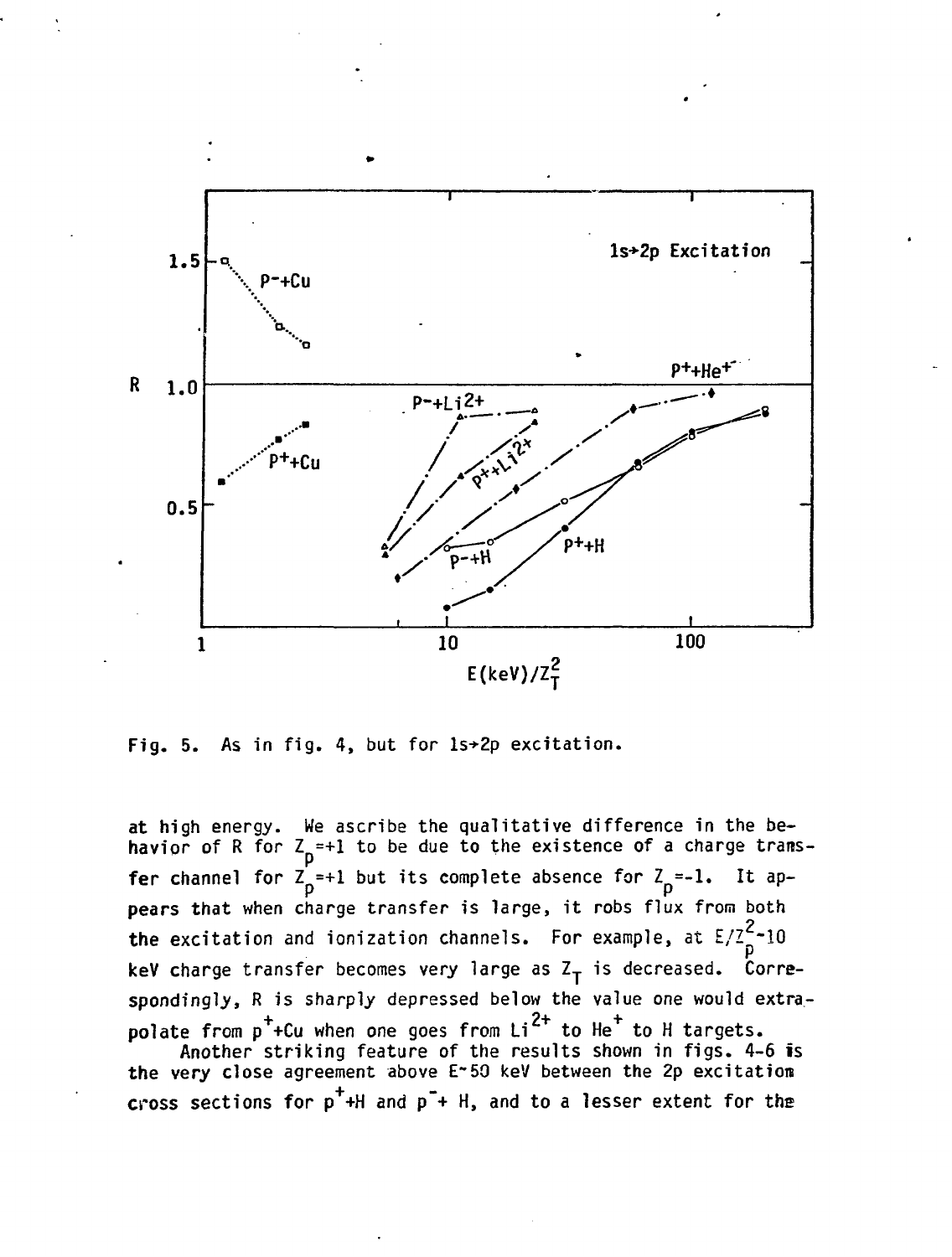

**Fig. 6. As in fig. 5, but for ionization.**

**ionization. We do not presently understand the physical origin af this effect, and feel in fact that there is much still to be learned from results of the sort presented in these figures. We note that it would be very useful to have experimental results for 2s and 2p excitation in the p+He** $^+$  **and Li** $^{2+}$  **cases, so that our Z** $_{\texttt{T}}$ **scaling of these excitation cross sections could be tested. In conclusion, collisions of bare ions of Z =±1 with one-elec**tron targets of small nuclear charge Z<sub>T</sub> constitue one distinct **type of ion-atom collision. Such collisions are characterized bj** large collision strength  $f = Z_0 / Z_T$  and large charge transfer. Our **OHCE method allows us to consider a variety of values for the collision parameters. We find qualitative differences in the colli**sion physics here compared to what obtains in the Z<sub>n</sub><<Z<sub>T</sub> asymmetric